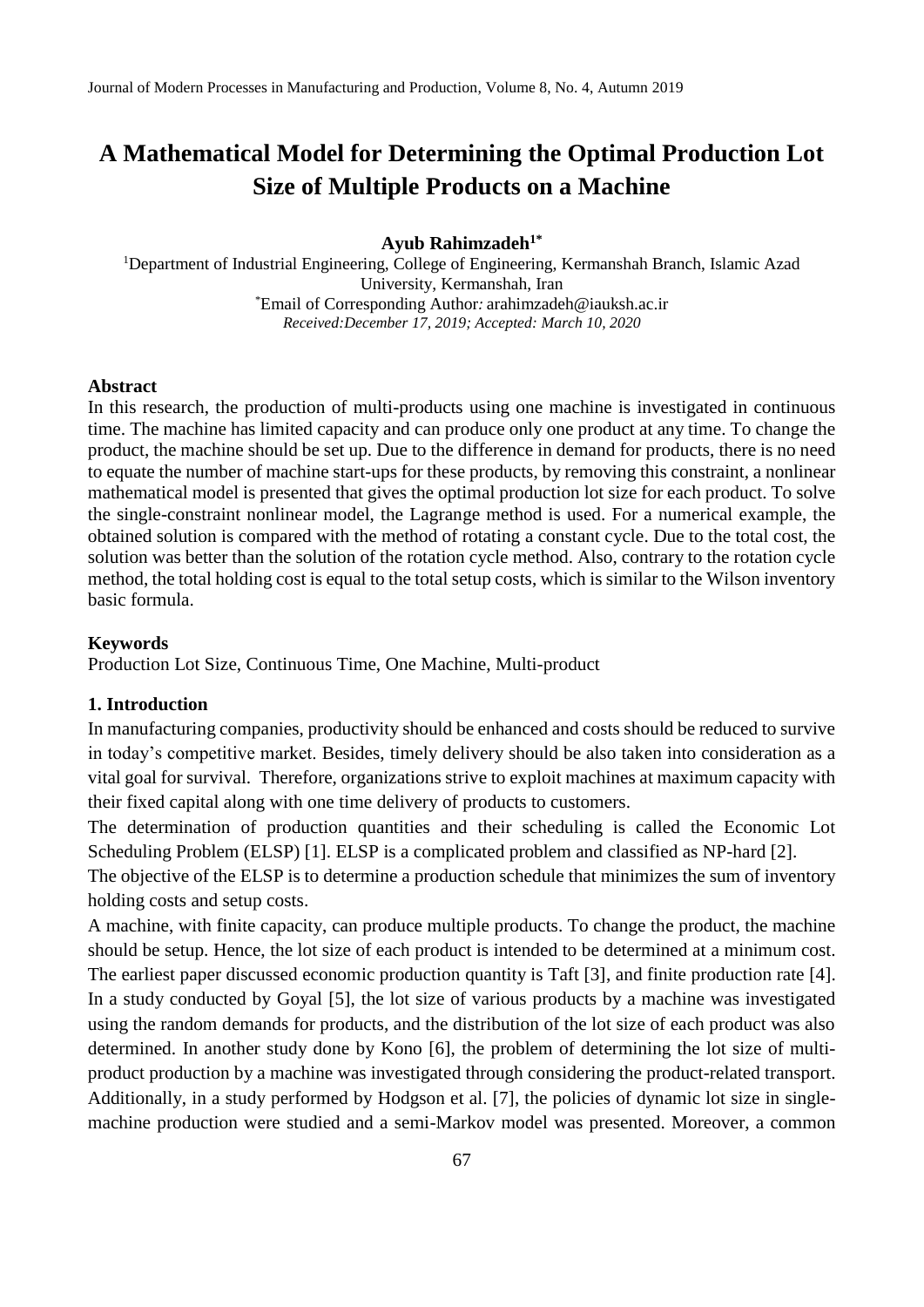cyclic method with insufficient capacity for production was considered in a study done by Khoury et al. [8]. Besides, an integer hybrid model was presented by Cooke et al. [9] to find timely schedules. In some other studies such as the one performed by Yao [10], the problem was studied without capacity limitations, and Leven and Segerstedt [11] provided schedule policies to change the impossible answers to a feasible solution. A new structure was proposed by Nilson and Segerstedt [12] for the holding costs to make the costs more realistic. In another study done by Brander and Segerstedt [13], in addition to the set-up and holding costs, the costs of using machines dependent on time were also considered. Further, a nonlinear model was presented by Sun et al. [14] based on the basic cycle and 2 power policy. In a study performed by Chan and Chung [15], the genetic algorithm was applied to solve the model. In another study done by Gabay et al. [16], the problem was studied when the set-up costs depended on the product orders. Ilic and Radovic [17] analyzed EPQ in eight situations, in cases gradual or instantaneous replenishment, with or without delivery during the production period, and with or without shortages. They considered the same cycle for different products.

Al-Salamah [18] considered a production-inventory system consisting of a single imperfect unreliable machine. The items manufactured may require a rework to be restored to perfect quality. A singlevariable expected average cost function is derived to find the optimal lot size. Because of the complexity in the model, the ABC heuristic is proposed and implemented to find a near-optimal value for the lot size. Zhang et al. [19] investigated the problem of single machine lot scheduling where each lot contains one or more jobs and is of identical processing time. They proved that the WSPT (Weighted Shortest Processing Time first) rule is optimal for both models of minimizing total weighted completion time and minimizing total weighted discounted completion time. Zheng and Jin [20] studied the problem of single machine lot scheduling to minimize the total completion time of jobs. Each processing lot has a uniform capacity and is of identical processing time. They proposed an improved Best Fit Random (BFN) algorithm named IBFN, which makes a refined adjustment of job assignment, based on the BFN schedule, to reduce the spare space of each lot as much as possible. Rios-Solis et al. [21] studied a lot-sizing and scheduling problem to maximize the profit of assembled products over several periods. The setting involves a plastic injection production environment where pieces are produced using auxiliary equipment (molds) to form finished products. Each piece may be processed in a set of molds with different production rates on various machines. They developed a two-stage iterative heuristic based on mathematical programming. First, the lot-size of the products is determined together with the mold-machine assignments. And the second stage determines if there is a feasible schedule of the molds with no overlapping.

In this paper, the assumption of the constant rotation cycle is violated for products and a certain cycle is obtained for each of the products. Each product may be produced one time or more. It should be noted that none of the products confront shortage, and given the different demands for products, the different production cycles and the difference in the number of machine set-ups for each product in the cycle are real and logical.

The rest of the paper is organized as follows. In section 2 and 3 assumptions and notation of the paper is introduced. The mathematical model is developed in section 4. The exact mathematical solution is obtained in section 5. To illustrate model application, a numerical example is given in section 6 and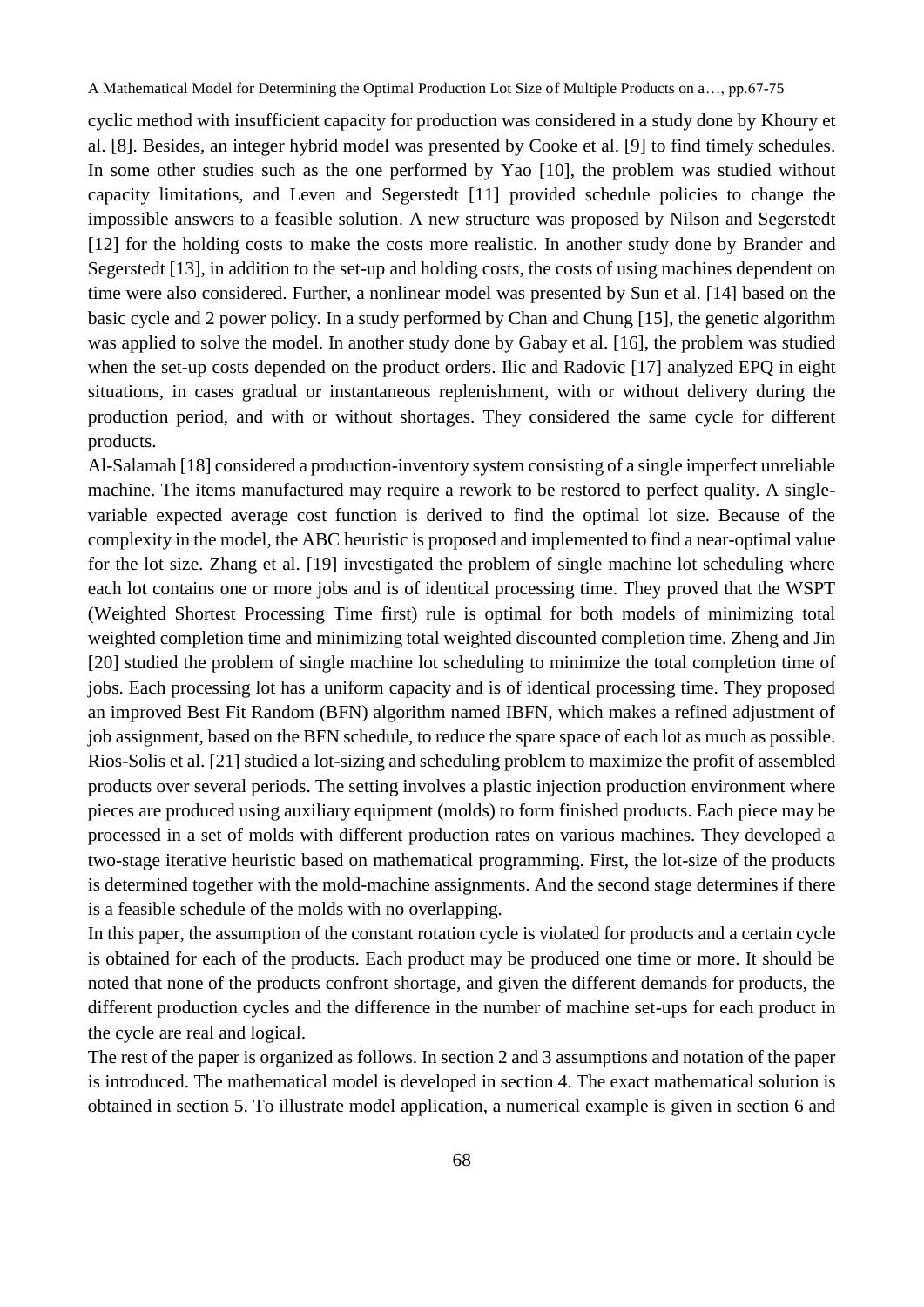Journal of Modern Processes in Manufacturing and Production, Volume 8, No. 4, Autumn 2019

compare with traditional constant rotation cycle policy. Finally, the conclusion and some future research recommendations have presented in section 7.

# *1.1 Assumptions*

- Demand is constant over time.
- There is a machine that can produce different products.
- The machine can produce only one item at a time.
- The start of the production of each product requires time and cost of machine setup.
- The setup cost of the machine and holding cost of the products are considered. Of course, the cost of production is constant and not considered.
- The machine setup costs are independent of the production sequences.
- In the entire period, all products are consumed at all times, and the shortage is not allowed at any time during the period.

# *1.2 Notations*

- : The number of different type of products
- $D_j$ : The demand of product j per unit time
- $P_j$ : The production rate of product j per unit time

 $A_j$ : The machine setup cost for production j<sup>th</sup> product

- $h_j$ : The carrying cost of a unit of product j per unit time
- $s_j$ : The required time for machine Setup time to production j<sup>th</sup> product
- $N_j$ : The number of machine setups for product j
- $X_j$ : The lot size of product j<sup>th</sup> after each setup
- $TP_j$ : The length of time to produce the j<sup>th</sup> product after each machine setup

# **2. Mathematical model**

A machine is intended to produce the total demands for different products, and shortages are not allowed. In other words, any product is in stock at any time, and as soon as an item is out of stock, its production will resume (Figure 1). Contrary to the constant rotation cycle method, there is no requirement for the same number of production times for products. And as a result, products that their setup costs are high compared to the holding cost, fewer runs will be launched and Instead, more lot size of production for them is determined.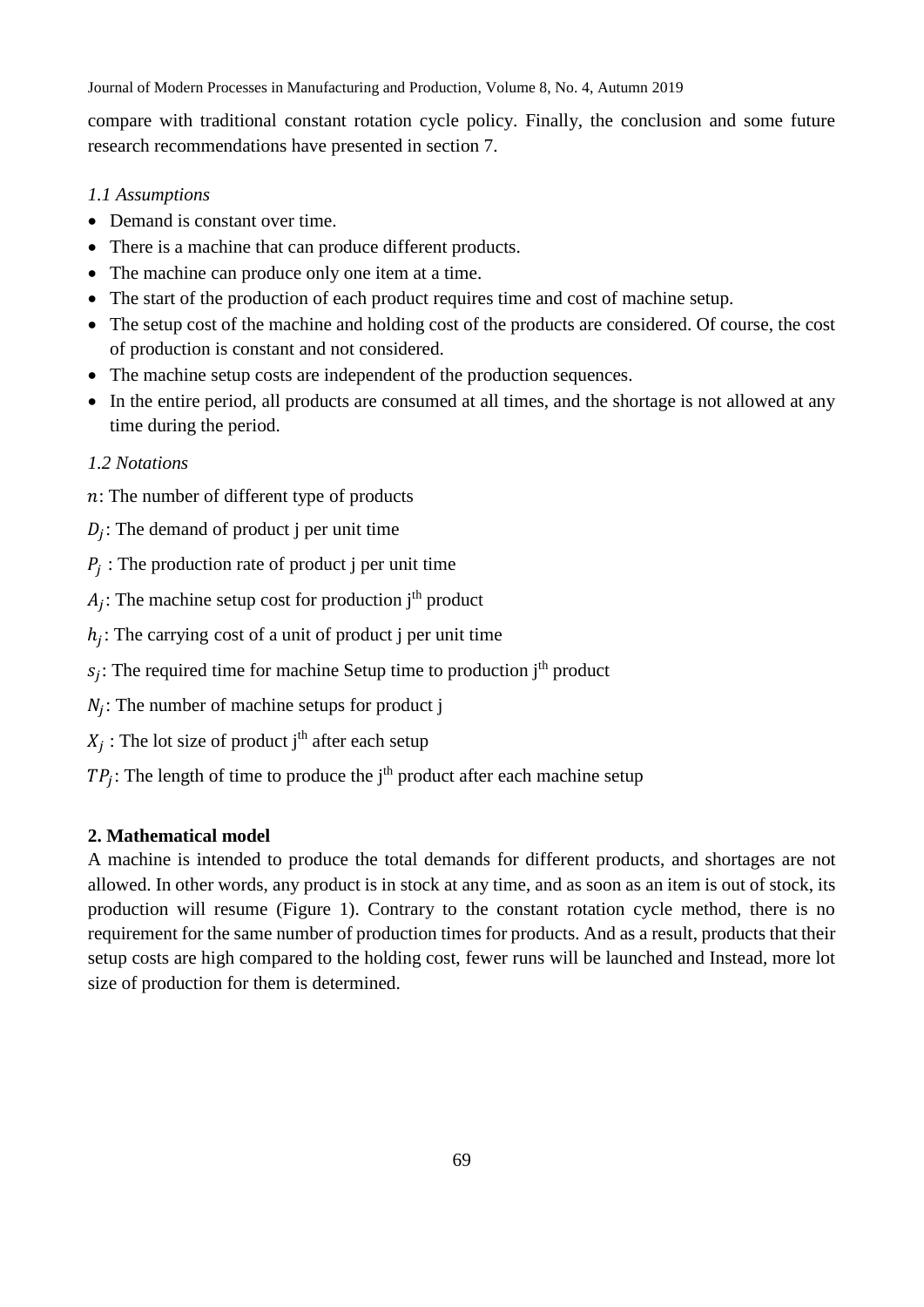

Figure1. Inventory behavior in a cycle

The total cost includes setup and holding costs. Because the total variable cost of production is constant, in determining the lot size of the production, it does not affect and is ignored.

The cost of preparation of each product is equal to the number of times that the product is setup multiplied by the cost of setting up the machine for each time the product is going to be produced. The number of times the  $j<sup>th</sup>$  product is launched is calculated as follows:

$$
N_j = \frac{D_j}{x_j} \tag{1}
$$

Therefore, the costs of machine preparation for the production of j<sup>th</sup> product is  $\frac{A_j D_j}{X_j}$ . Each time the machine is launched for the product j, the number of  $X_i$  units of this product are produced. But at the same time as the production, this product is consumed; therefore, the whole inventory will not accumulate in the warehouse, and the maximum visible inventory in the warehouse will be $(P_j - D_j)TP_j$ . Because  $TP_j = X_j/P_j$ , maximum warehouse inventory is equal to  $\frac{(P_j - D_j)X_j}{R_j}$  $\frac{v_j \mu_j}{P_j} =$  $X_i(1 - D_i/P_i)$ , And since the minimum inventory of this product is zero, the average inventory of product j will be $X_i(1 - D_i/P_i)/2$ . And the total cost of all whole products is calculated as follows:

$$
TC = \sum_{j=1}^{n} \left[ \frac{A_j D_j}{X_j} + h_j X_j (1 - D_j / P_j) / 2 \right]
$$
 (2)

On the other hand, the production capacity of the machine is limited. Therefore, the required time to produce  $X_i$  unit of j<sup>th</sup> product is as follows:

$$
TP_j = X_j/P_j \tag{3}
$$

Due to the number of machine setups for the production of j'th product, and as well as that at each time production, set up time of  $s_j$  is necessary, the total time of production and setup of product j will be as follows:

$$
\left(\frac{x_j}{p_j} + s_j\right) = \frac{D_j}{x_j} \left(\frac{x_j}{p_j} + s_j\right) = \frac{D_j}{p_j} + \frac{s_j D_j}{x_j}
$$
\n(4)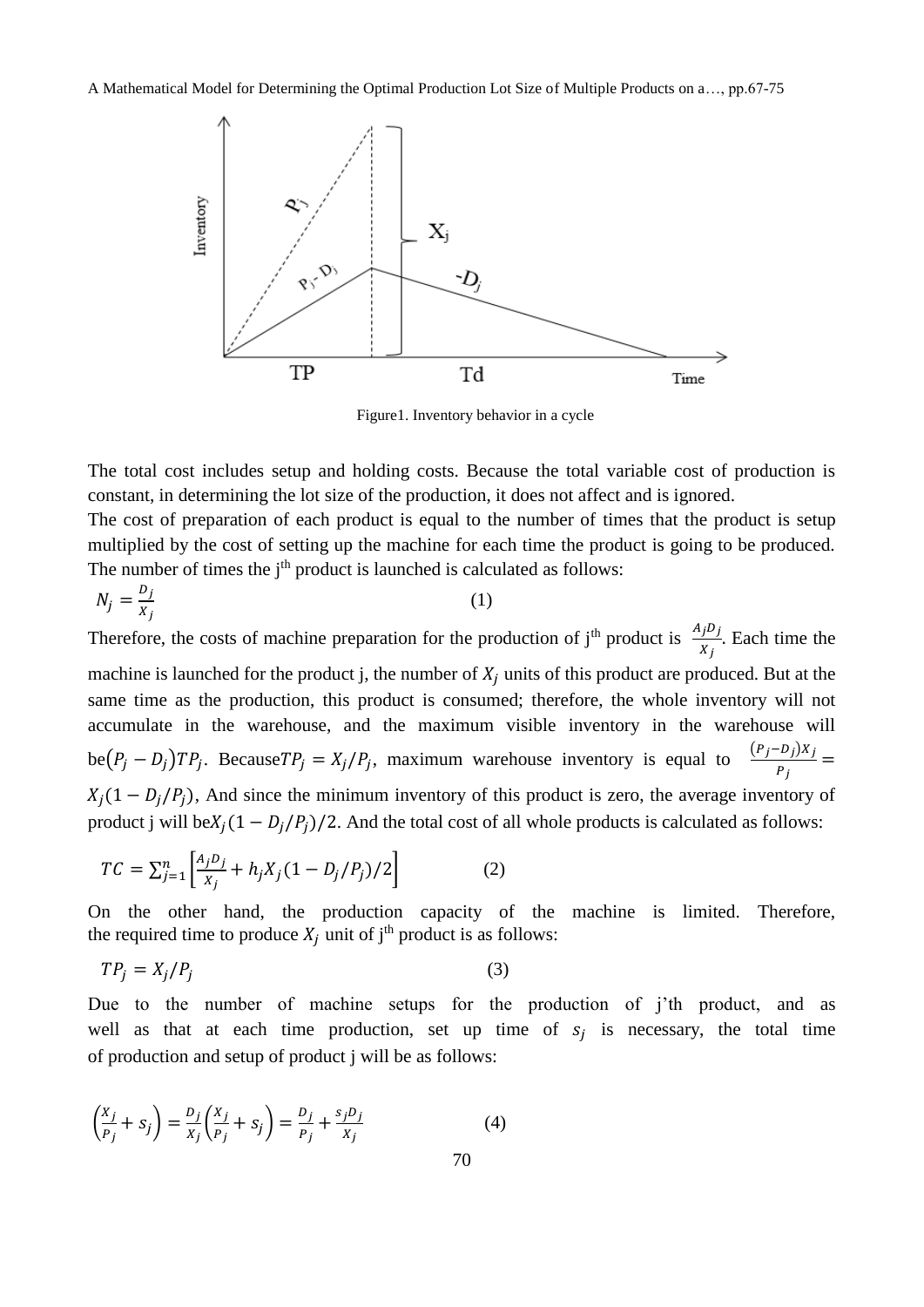And thereupon, considering that the total production and setup times for products should not exceed one period, the following constraint is defined:

$$
\sum_{j=1}^{n} \left( \frac{D_j}{P_j} + \frac{s_j D_j}{x_j} \right) \le 1
$$
\n<sup>(5)</sup>

Therefore, according to the obtained equations, the following model is proposed to minimize costs:

$$
Min \tTC = \sum_{j=1}^{n} \left[ \frac{A_j D_j}{X_j} + \frac{h_j X_j \left( 1 - \frac{D_j}{P_j} \right)}{2} \right]
$$

s.t.

$$
\sum_{j=1}^{n} \left(\frac{D_j}{P_j} + \frac{s_j D_j}{X_j}\right) \le 1
$$
  

$$
X_j \ge 0
$$

#### **3. Solving the model**

The proposed mathematical model is nonlinear, and Lagrange method is used to solve it. To this end, the objective function is multiplied by -1 and the maximum of concave function is obtained by Lagrange method, which is equivalent to minimum point of previous function. The Lagrange function is as follows:

$$
L(X_1, X_2, ..., X_n, \lambda) = -\sum_{j=1}^n \left[ \frac{A_j D_j}{X_j} + \frac{h_j X_j \left(1 - \frac{D_j}{P_j}\right)}{2} \right] + \lambda \left[ \sum_{j=1}^n \left( \frac{D_j}{P_j} + \frac{s_j D_j}{X_j} \right) - 1 \right] \tag{6}
$$

To minimize the function above, the partial derivative is taken to  $X_i$  and  $\lambda$  and set it to zero:

$$
\frac{\delta L}{\delta X_j} = \frac{\delta L}{\delta \lambda} = 0\tag{7}
$$

Therefore, the following relationships are obtained:

$$
\frac{(A_j - \lambda s_j)D_j}{x_j^2} - \frac{h_j \left(1 - \frac{D_j}{P_j}\right)}{2} = 0
$$
\n<sup>(8)</sup>

$$
\sum_{j=1}^{n} \left( \frac{D_j}{P_j} + \frac{s_j D_j}{x_j} \right) = 1 \tag{9}
$$

The Hessian function is as follows: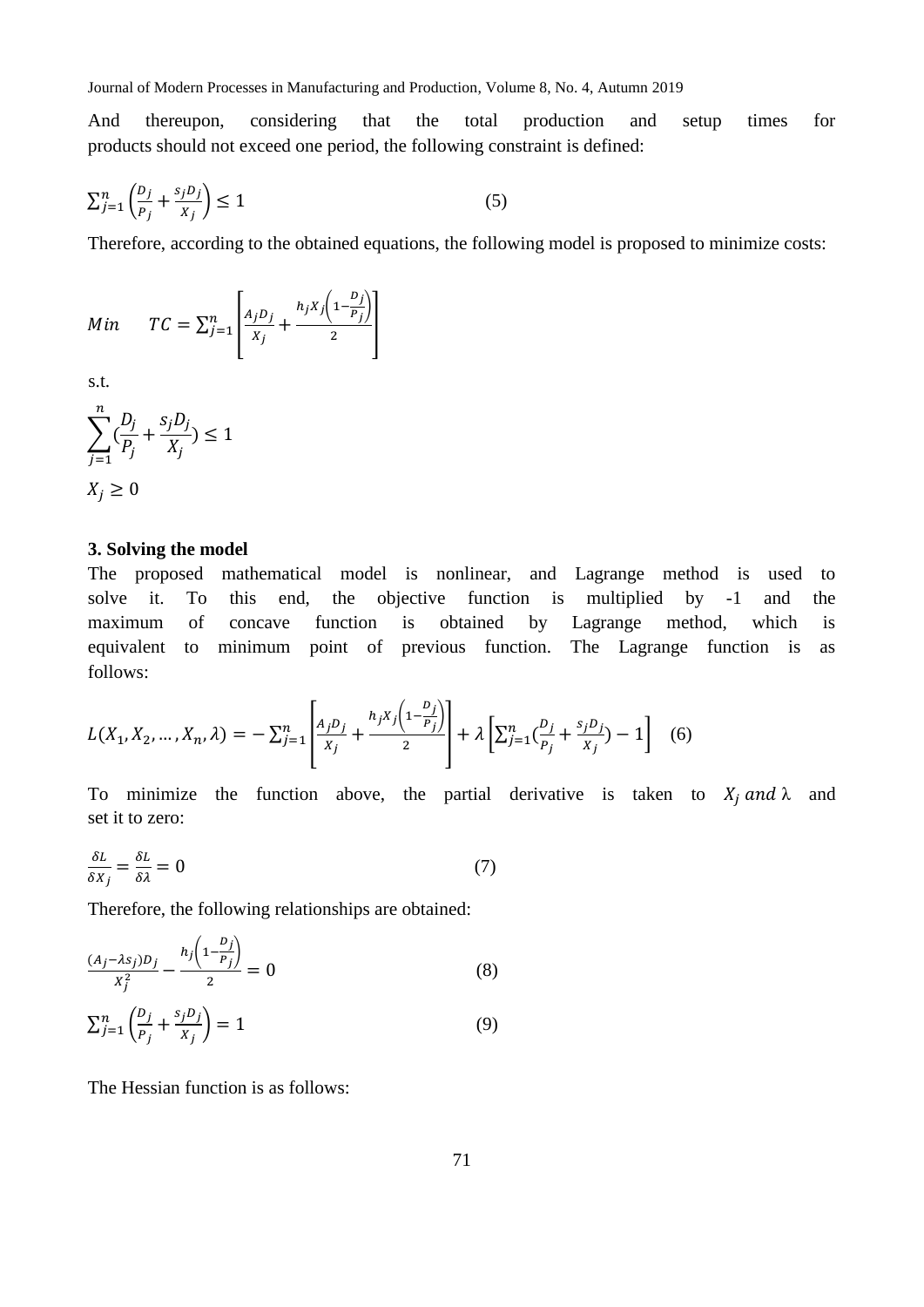$$
H = \begin{bmatrix} \frac{-2(A_1 - \lambda S_1)D_1}{X_1^3} & \cdots & \frac{-S_1 D_1}{X_1^2} \\ \vdots & \ddots & \vdots \\ \frac{-S_1 D_1}{X_1^2} & \cdots & 0 \end{bmatrix}
$$
 (10)

In the Hessian matrix, except the last row of the last column, only the values of the main diameter are non-zero. The determinant of the Hessian matrix calculated as follows:

$$
|H| = (-1)^{2n+1} \prod_{i=1}^{n-1} \left[ \frac{-2(A_i - \lambda S_i)D_i}{X_i^3} \right] \left( \frac{-S_i D_i}{X_i^2} \right) = (-1)^{3n+1} \prod_{i=1}^{n-1} \left[ \frac{2(A_i - \lambda S_i)D_i}{X_i^3} \right] \left( \frac{S_i D_i}{X_i^2} \right) \tag{11}
$$

The sign of |H| has assigned as  $(-1)^{n+1}$ . Therefore, it can be concluded that the function is concave, and the obtained point is the maximum point, so it is the minimum point for model 1.

To get the solution,  $X_j$  is obtained from relation (8) and put it in relation (9), as follows:

$$
\sum_{j=1}^{n} D_j s_j \sqrt{\frac{h_j (1 - \frac{D_j}{P_j})}{2D_j (A_j - \lambda s_j)}} = 1 - \sum_{j=1}^{n} \frac{D_j}{P_j}
$$
(12)

The equation (12) is a single-variable equation, and after obtaining  $\lambda$ ,  $X_j$  can be calculated from equation (8). It should be noted that solving the equation (12) is complicated and it should be solved using numerical methods. After obtaining  $\lambda$ , the lot size of j<sup>th</sup> product calculated as:

$$
X_j = \sqrt{\frac{2D_j(A_j - \lambda s_j)}{h_j\left(1 - \frac{D_j}{P_j}\right)}}
$$
(13)

### **4. Numerical example**

Suppose a machine that can produce four different products, and other required information given in Table 1[22].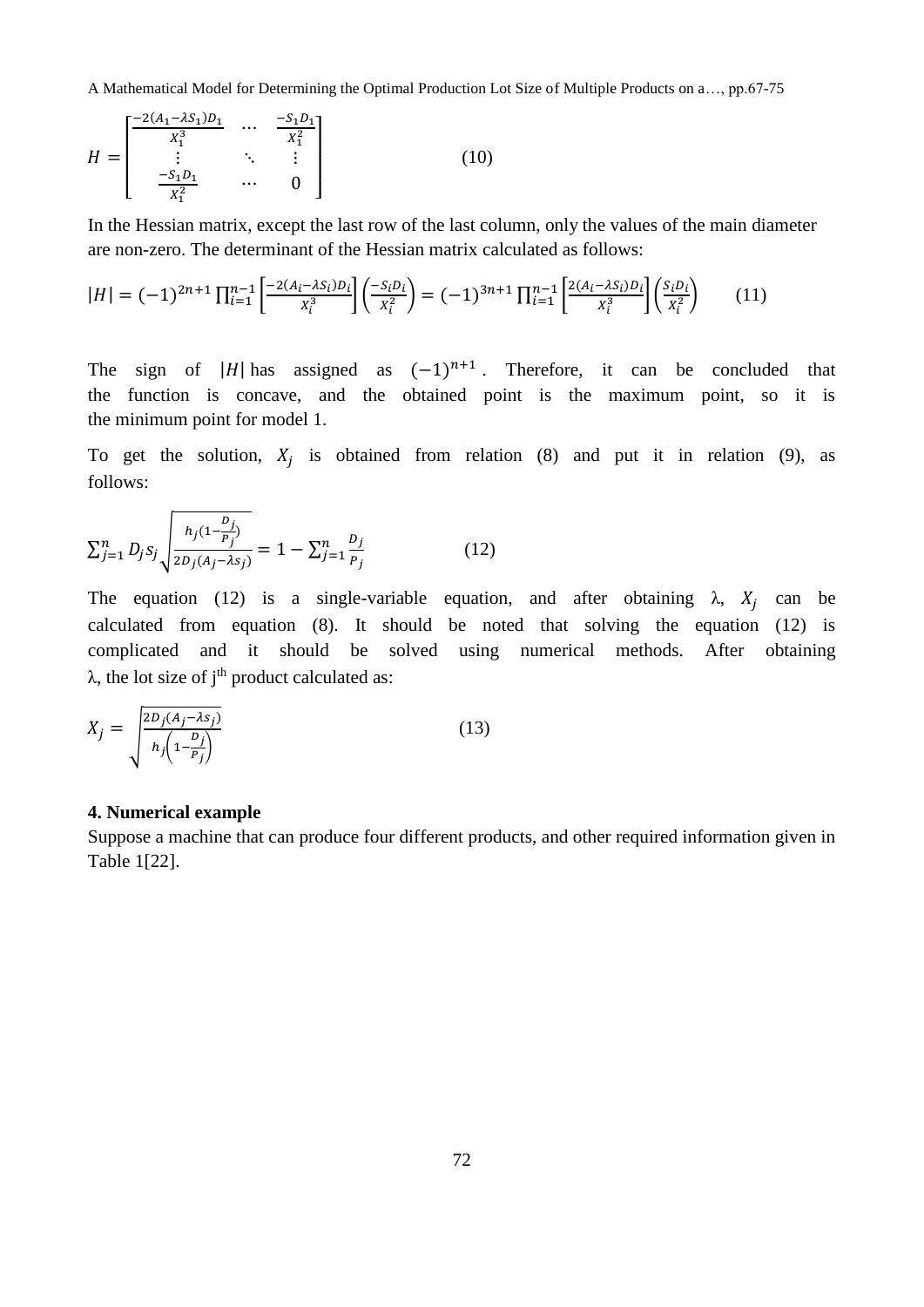Journal of Modern Processes in Manufacturing and Production, Volume 8, No. 4, Autumn 2019

| Holding cost of<br>each unit per year | Setup time<br>(year) | Production rate<br>Setup<br>Cost<br>(unit/year) |        | Annual<br>Demand | Product |
|---------------------------------------|----------------------|-------------------------------------------------|--------|------------------|---------|
| 2                                     | 0.001                | 50                                              | 10,000 | 3000             | A       |
| 3                                     | 0.002                | 70                                              | 5,000  | 2000             | B       |
| 1                                     | 0.005                | 120                                             | 50,000 | 5000             | C       |
| 4                                     | 0.003                | 80                                              | 10,000 | 1000             | D       |

Table1. The data of the numerical example

First, the problem is solved using the constant rotation cycle method, and then it is solved using the obtained formula, and the results are compared with each other. In the constant rotation cycle method,  $T = 0.20$  was obtained and the lot size and other items were calculated (Table 2). In solving by obtained formula,  $\lambda$  measured 0.002118 and other items calculated due to it.

Table2. Solving of the problem using the Constant Rotation Cycle and the Optimal method

| Optimal method |        |       |       | Rotation cycle method |        |       |      |              |
|----------------|--------|-------|-------|-----------------------|--------|-------|------|--------------|
| $TC_i$         | $TP_j$ | $X_j$ | $T_i$ | $TC_i$                | $TP_i$ | $X_j$ | T    |              |
| 648            | 0.05   | 463   | 0.15  | 670                   | 0.06   | 600   | 0.20 | A            |
| 710            | 0.08   | 394   | 0.20  | 710                   | 0.08   | 400   | 0.20 | B            |
| 1039           | 0.02   | 1155  | 0.23  | 1050                  | 0.02   | 1000  | 0.20 | $\mathsf{C}$ |
| 759            | 0.02   | 211   | 0.21  | 760                   | 0.02   | 200   | 0.20 | D            |
| 3156           |        |       |       | 3190                  |        |       |      | Total        |

### **5. Conclusion**

In this research, the assumption of constant rotation cycle for all products is ignored and studies a case that each product has its special cycle time. According to the removal of this condition, the solution to the problem is improved, and fortunately, a mathematically exact solution has been obtained. In the presented optimal solution, the total cost was reduced in proportion to the Constant Rotation Cycle method, and this show model improvement. Due to different product demands, Different production cycles, and thereupon different the number of product machine setup is quite natural. Notable point is that, in the presented optimal model, for each product, the total holding cost equals the total setup cost, which is the same as Wilson's basic inventory formula, but they aren't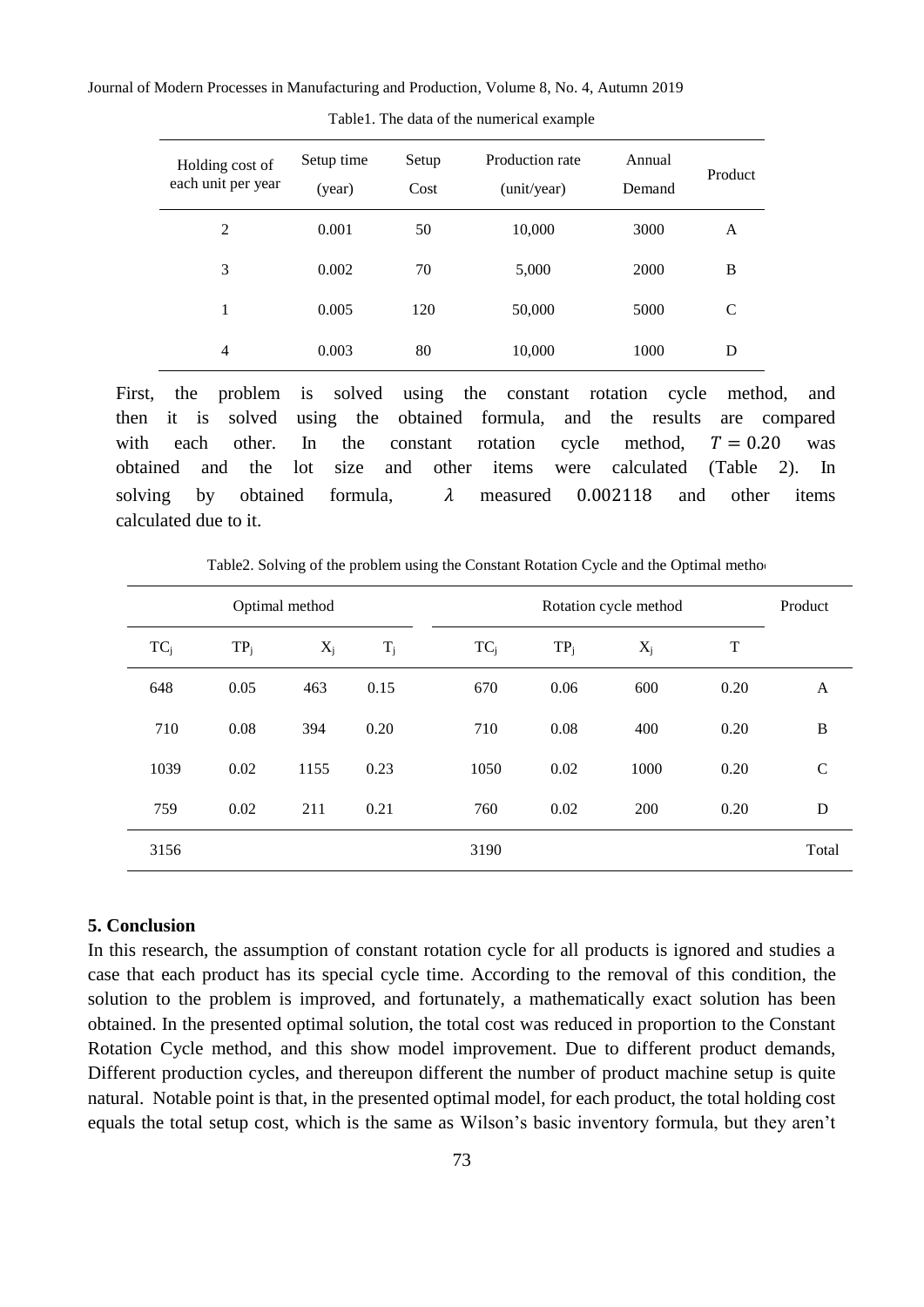equal in the rotation cycle method. The demand for one product may be very little, or the setup cost is high than others, and therefore it will be not logical that has the number of setups as same as other products.

To avoid the error of rounding of numbers, the model can be solved considering integer variables with an OR software like LINGO. Furthermore, the probability and uncertainty of considering demand can be studied in future studies. And multi-machine problems can be also considered.

### **6. References**

- [1] Holmbom, M. 2013. A solution procedure for economic lot scheduling problems even in high utilisation facilities. International Journal of Production Research. 51(12):3765-3777.
- [2] Gallego, G., and Shaw, D. X. 1997. Complexity of the ELSP with general cyclic schedules. IIE Transactions. 29 (2): 109–113.
- [3] E. W. Taft. The most economical production lot. The Iron Age. 1918. 101:1410-1412.
- [4] Pentico, D.W. and Drake, M.J. 2011. A survey of deterministic models for the EOQ and EPQ with partial backordering. European Journal of Operational Research. 214:179-198.
- [5] Goyal, S.K. 1973. Lot size scheduling on a single machine for stochastic demand. Management Science. 19(11):1322-1325.
- [6] Kono Hirokazu,. 1994. A Singl-machine multi-product lot scheduling problem with consideration of product-dependent transportation. Journal of the Operations Research Society of Japan, 37(2):133-157.
- [7] Hodgson, J.T., Ge G., King, R.E. and Said H. 1997. Dynamic lot size/sequencing policies in a multi-product, single-machine system. IIE Transactions. 29(2):127-137.
- [8] Khoury, B.N., Abboud, N.E. and Tannous, M.M. 2001. The common cycle approach to the ELSP problem with insufficient capacity. [International Journal of Production Economics.](http://www.sciencedirect.com/science/journal/09255273) 73(2):189-199.
- [9] Cooke, D.L., Rohleder, T.R. and Silver, E.A. 2004. [Finding effective schedules for the economic](http://www.tandfonline.com/doi/full/10.1080/00207540310001595855)  [lot scheduling problem: A simple mixed integer programming approach.](http://www.tandfonline.com/doi/full/10.1080/00207540310001595855) International Journal of Production Research, 42(1):21-36.
- [10] Yao, M.J. 2005. The economic lot scheduling problem without capacity constraints. Annals of Operations Research. 133(1-4):193-205.
- [11] Leven, E. and Segerstedt, A. 2007. A scheduling policy for adjusting economic lot quantities to a feasible solution. European Journal of Operational Research. 179(2):414-423.
- [12] Nilsson, K. and Segerstedt, A. 2008. Corrections of costs to feasible solutions of economic lot scheduling problems. Computers & Industrial Engineering. 54(1):155-168.
- [13] Brander, P. and Segerstedt, A. 2009. Economic lot scheduling problems incorporating a cost of using the production facility. International Journal of Production Research. 47(13):3611-3624.
- [14] Sun, H., Huang, HC. and Jaruphongsa, W. 2010. The economic lot scheduling problem under extended basic period and power-of-two policy. Optimization Letters, 4(2):157-172.
- [15] Chan, H.K., Chung, S.H. 2010. Genetic Approach to Solve Economic Lot-Scheduling Problem. Proceedings of the 6<sup>th</sup> CIRP-Sponsored International Conference on Digital Enterprise Technology. Advances in Intelligent and Soft Computing, Springer, Berlin, Heidelberg.